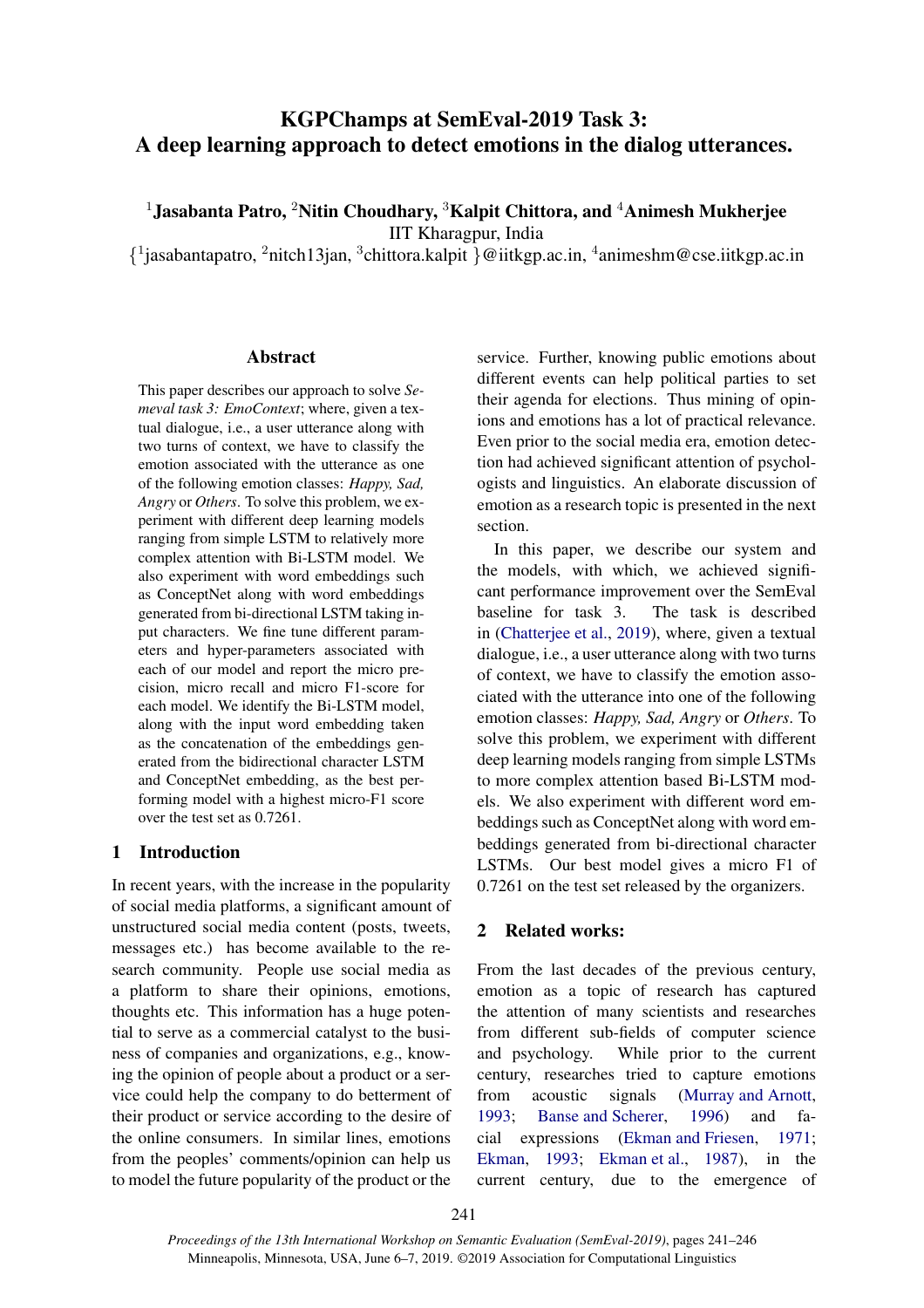Internet and social media, expression and detection of emotion through/from texts and social media, has grabbed significant attention [\(Alm et al.](#page-3-1), [2005](#page-3-1); [Fragopanagos and Taylor,](#page-4-5) [2005;](#page-4-5) [Binali et al.](#page-4-6), [2010](#page-4-6); [Dini and Bittar,](#page-4-7) 2016: Canales and Martínez-Barco, [2014](#page-4-8): [Seyeditabari et al.](#page-5-0), [2018](#page-5-0)) of researchers. The whole literature around emotion can be broadly divided into two categories (1) theoretical studies and (ii) computational studies.

Theoretical studies: The theoretical studies include searching answers for whether facial expressions of emotion are universal [\(Ekman and Friesen,](#page-4-2) [1971](#page-4-2)), searching for cross-cultural agreement in the judgment of facial expression [\(Ekman et al.](#page-4-4), [1987\)](#page-4-4), studying the acoustic profile of vocal emotion expression [\(Banse and Scherer](#page-3-0), [1996](#page-3-0)) etc. An exploratory discussion of the literature detailing human vocal emotion and its principal findings are presented in [\(Murray and Arnott,](#page-4-1) [1993\)](#page-4-1). Application of the literature to the construction of a system capable of producing synthetic speech with emotion has also been discussed. A brief description of how emotion is processed in our brain is discussed in [\(LeDoux](#page-4-9), [2000\)](#page-4-9).

Computational studies: From last two decades detecting and analysis of emotion in texts and social media content has grabbed significant attention of computational linguists and social scientists. [\(Litman and Forbes-Riley](#page-4-10), [2004](#page-4-10)) determine the utility of speech and lexical features for predicting student emotions in computer-human spoken tutoring dialogues. They develop an annotated corpora that mark each student dialogue for negative, neutral, positive and mixed emotions. Then they extract acoustic-prosodic features from the speech signal, and lexical items from the transcribed or recognized speech and apply machine learning approaches to detect the emotions. In the same year, [\(Busso et al.,](#page-4-11) [2004\)](#page-4-11) came up with an analysis of emotion recognition techniques, using facial expressions, speech and multimodal information etc. They conclude that the system based on facial expression gives better performance than the system based on just acoustic information for the emotions considered. Sentiment classification seeks to identify a piece of text according to its authors general feeling toward their subject, be it positive or negative. Traditional machine learning techniques have been applied to this problem with reasonable success, but they have been shown to work well only when there is a good match between the training and test data with respect to the topic. [\(Read,](#page-4-12) [2005](#page-4-12)) use emoticons to reduce dependency in machine learning techniques for sentiment classification. [\(Wiebe et al.,](#page-5-1) [2005\)](#page-5-1) came up with a corpus having an annotation of opinions, emotions, sentiments, speculations, evaluations and other private states in the language of 10000 lines. In the second half of the last decade several studies came up that analyze and detect [\(Fragopanagos and Taylor,](#page-4-5) [2005](#page-4-5); [Binali et al.,](#page-4-6) [2010;](#page-4-6) [Hancock et al.,](#page-4-13) [2007;](#page-4-13) [Strapparava and Mihalcea,](#page-5-2) [2008\)](#page-5-2) emotion from the text using machine learning techniques of the text context. Detection of emotion over social media content [\(Yassine and Hajj,](#page-5-3) [2010;](#page-5-3) [Pak and Paroubek,](#page-4-14) [2010;](#page-4-14) [Gupta et al.,](#page-4-15) [2010\)](#page-4-15) and electronic media content [\(Neviarouskaya et al.,](#page-4-16) [2007](#page-4-16); [Yang et al.](#page-5-4), [2007](#page-5-4)) started to become popular during this period. Emotion cause detection [\(Chen et al.](#page-4-17), [2010\)](#page-4-17) introduce another interesting problem in this period. In the current decade many problems in this domain have been introduced like emotion detection in codeswitching texts [\(Wang et al.](#page-5-5), [2015](#page-5-5)), metaphor detection with topic transition, emotion and cognition in context [\(Jang et al.,](#page-4-18) [2016](#page-4-18)), sentence and clause level emotion annotation and detection [\(Tafreshi and Diab](#page-5-6), [2018](#page-5-6)), detecting emotion in social media contents [\(Roberts et al.,](#page-4-19) [2012](#page-4-19); [Liew](#page-4-20), [2014](#page-4-20)), detecting emotion in multilingual contexts [\(Das](#page-4-21), [2011](#page-4-21)) etc. to name a few. Several corpora have been introduced having an annotation of emotions and other associated things such as emotion over multi-genre corpus [\(Tafreshi and Diab,](#page-5-6) [2018](#page-5-6)), emotion corpus of multi-party conversations [\(Hsu et al.,](#page-4-22) [2018](#page-4-22)), a fine-grained emotion corpus for sentiment analysis [\(Liew et al.,](#page-4-23) [2016](#page-4-23)), a dataset of emotion annotated tweets to understand the interaction between affect categories [\(Mohammad and Kiritchenko,](#page-4-24) [2018](#page-4-24)) etc. to name few. Simultaneously, methodological novelty in emotion detection is also an important contribution by researchers in the recent times; works like emotion detection by GRUs [\(Abdul-Mageed and Ungar](#page-3-2), [2017\)](#page-3-2), representation mapping [\(Buechel and Hahn,](#page-4-25) [2018](#page-4-25)), hybrid neural networks [\(Li et al.](#page-4-26), [2016](#page-4-26)) etc. are a few such latest techniques. A detail description of different hidden challenges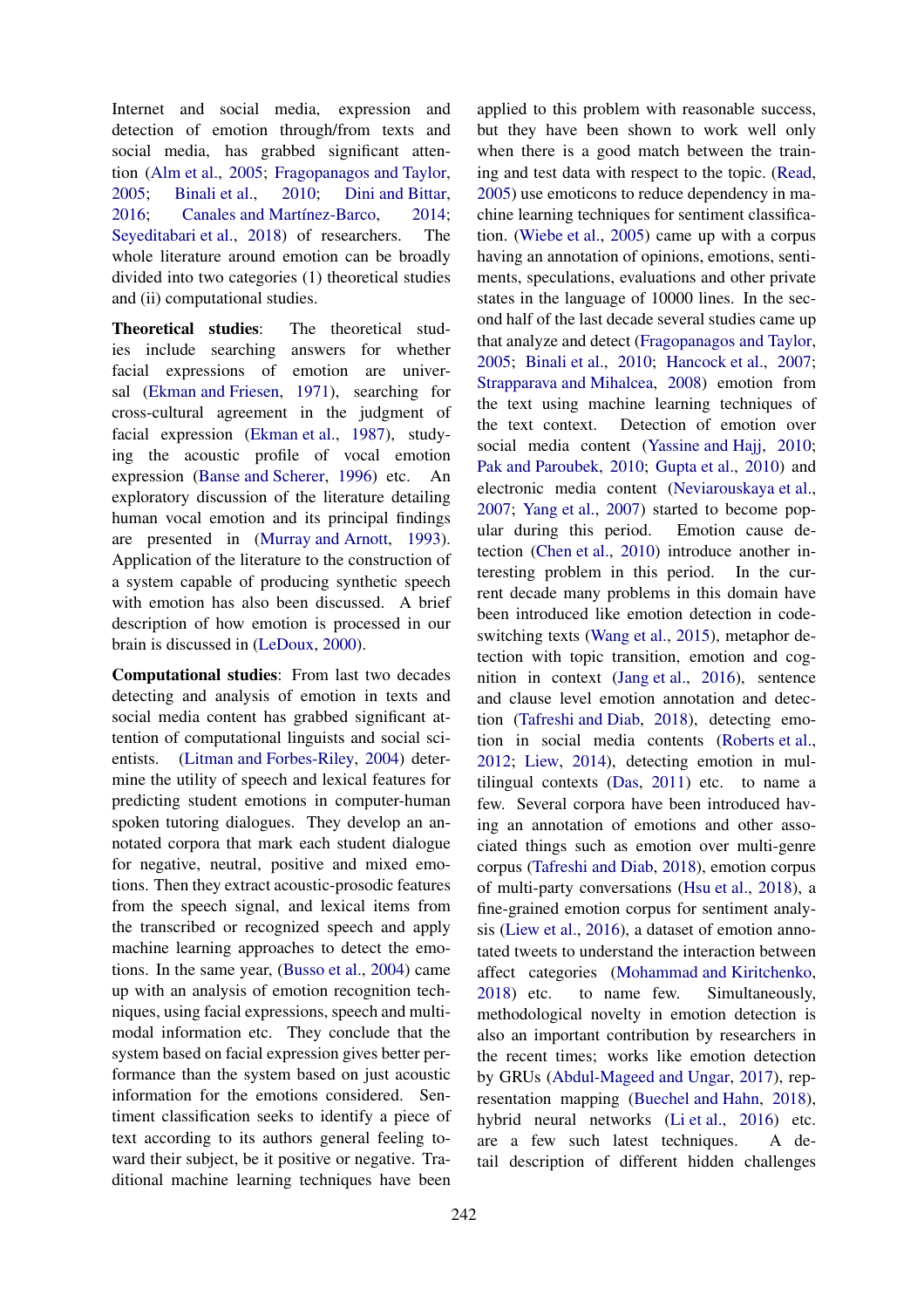present in emotion detection over social media content is present in [\(Dini and Bittar](#page-4-7), [2016\)](#page-4-7). Few survey papers (Canales and Martínez-Barco, [2014;](#page-4-8) [Seyeditabari et al.,](#page-5-0) [2018\)](#page-5-0) describing different emotion analysis and detection methods adopted in past years also came up during this period.

### 3 Dataset and preprocesing

#### 3.1 Dataset

The dataset consists of three parts, (i) training data, (ii) development data (dev set), and (iii) test data. The training dataset consists of 30k conversations, where each conversation contains three turns of user utterances. The dev set and the test set contains 2754 and 5508 conversations respectively. These have been collected and annotated by the organisers. All of the conversations are classified into four classes, 'angry', 'sad', 'happy' and 'others'. Training data consists of about 5k samples each from 'angry', 'sad', 'happy' class, and 15k samples from 'others' class, whereas, both dev and test sets have a real-life distribution, which is about 4% each of 'angry', 'sad', 'happy' class and the rest is 'others' class.

#### 3.2 Preprocessing

Before feeding the conversations to our model, we perform the following operations on the text:

- The three turns of the conversation are joined to form a single sentence; also if there are multiple instances of punctuation, then we keep only a single instance. The joined utterance contains the conversations in the same order as that is given in the data set.
- Each emoji is replaced by its respective English translation. Example: ':-)' is replaced by 'happy'.
- All the possible English contractions are replaced by their expanded forms. for example: 'don't' is converted 'do not'.
- We use Ekphrasis toolkit [\(Baziotis et al.,](#page-3-3) [2017\)](#page-3-3) to normalize the occurrence of the URL, e-mail, percent, money, phone, user, time, date, and number in the comments. For example, URLs are replaced by 'url', and all occurrences of @someone are replaced by 'user'.

<span id="page-2-0"></span>

Figure 1: Overall schematic architecture of our system.

• Finally, we use NLTK Wordnet lemmatizer [\(Loper and Bird](#page-4-27), [2002\)](#page-4-27) to lemmatize the words to their roots.

# 4 System description

Our overall system is illustrated in Figure [1.](#page-2-0) We run different variants of our system by changing associated parameters, hyper-parameters and layers. For input, we consider a variety of options, which include (i) creating word embeddings using a Bi-LSTM trained on the character sequence of the sentence/utterance, (ii) using a pre-trained word embedding, i.e., Conceptnet, and (iii) concatenating (i) and (ii). From the architecture point of view our systems can be categorized into three types – (i) simple LSTM model, where an LSTM layer is considered instead of a Bi-LSTM layer (see figure [1\)](#page-2-0) with no attention, i.e., the final hidden vector of LSTM layer is fed to the dense layer bypassing the attention layer (ii) simple Bi-LSTM model, where no attention layer is present, i.e., the final hidden vector of Bi-LSTM layer is fed to the dense layer by-passing the attention layer in figure [1,](#page-2-0) and (iii) Bi-LSTM model + attention, where we keep the attention layer active as shown in figure [1.](#page-2-0) We use the python module keras for our implementation.

#### 5 Models and results

As previously stated, we experiment with different variants of the model. In this section, we discuss some of the top performing models and their performance. The results for different sys-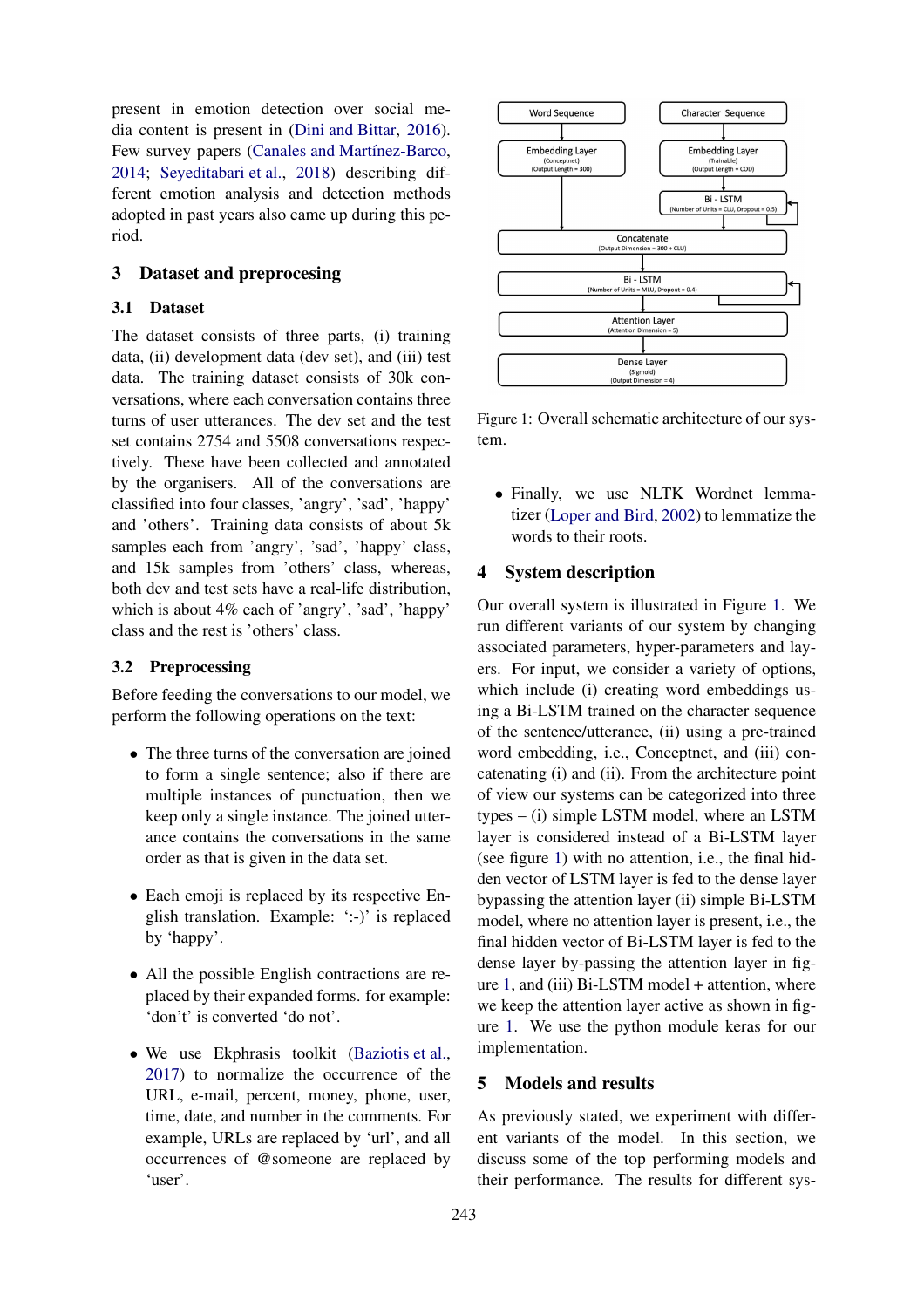<span id="page-3-4"></span>

| Model Type                                              |                   | $Acc_{\mu}$ $Pre_{\mu}$ $Rec_{\mu}$ $Fl_{\mu}$ $Fl_{test}$ |      |      |        |
|---------------------------------------------------------|-------------------|------------------------------------------------------------|------|------|--------|
| $LSTM + Conceptnet$                                     | 0.90              | 0.88                                                       | 0.90 | 0.89 | 0.6825 |
| $Bi$ -LSTM + ConceptNet                                 | 0.90              | 0.86                                                       | 0.91 | 0.88 | 0.6686 |
| $BiLSTM + (char embed. + Conceptnet)$                   | 0.90 <sub>1</sub> | 0.88                                                       | 0.89 | 0.89 | 0.7261 |
| $Bi-LSTM + (character embed. + Conceptnet) + no emojis$ | 0.90              | 0.88                                                       | 0.90 | 0.89 | 0.6418 |
| Attentive Bi-LSTM + character embedding + Conceptnet    | 0.89              | 0.88                                                       | 0.88 | 0.88 | 0.6900 |

Table 1: Results of different models; accuracy  $(Acc_\mu)$ , micro-precision ( $Pre_\mu$ ), micro-recall ( $Rec_\mu$ ) and micro-F1 score  $(Fl<sub>u</sub>)$  over the training data for five-fold cross validation;  $Fl<sub>test</sub>$  is the micro-F1 score over the test set released by the organisers.

tems and their description are as shown in Table [1.](#page-3-4) We report two types of results (i) performance over training set which we obtain through fivefold cross-validation and (ii) performance over test data as reported by SemEval organizers. A short description of the model variants and their results are given below.

- 1. The first two models present in Table [1,](#page-3-4) as the name suggests, contains a layer of LSTM  $(1<sup>st</sup> model)$  and Bi-LSTM  $(2<sup>nd</sup> model)$ . Sequence of words padded to a fixed length is given as input to this layer. The input sequence is then converted to an embedding vector with the help of pre-trained embedding matrices. We tried various pre-trained embedding matrices such as GloVe, fastText, ConceptNet and Google word2vec, out of which for Conceptnet we get best results. The outcome of LSTM/Bi-LSTM is given as input to the final dense layer which contains four nodes with sigmoid activation function for four emotions.
- 2. In the next model, we append character embeddings to the Conceptnet embeddings. This model produces the best performance over the test set, i.e., micro F1 score over the test set is 0.7261 as released by the organizers. The input to this model is a 2-D vector of words with characters in the second dimension.
- 3. The fourth model is the same as the previous model but emotion words (words which replaced emojis) are removed. As we can infer from the table this choice though did not affect the performance over the training set, the test set performance is significantly affected.
- 4. Finally, in the attentive Bi-LSTM model, we switch on the attention layer. Other param-

eters are kept the same as the third model model.

### 6 Conclusion

In this paper, we present a neural network based model to detect emotions from textual conversations. The usage of pre-trained embedding, Conceptnet gives a huge boost to the performance of our system. The performance reported in our paper could further be improved by implementing a better prepossessing pipeline and using more advanced RNN models. Furthermore, the dataset provided had a huge imbalance among different classes, therefore sampling among classes could result in increased performance. On the other hand, studying emotion in social media text can be linked further to the popularity of a product, service etc. which might be linked to financial interests of organizations. Further, how users expressing a particular predominant emotion interact with other users could be another line of future study.

### References

- <span id="page-3-2"></span>Muhammad Abdul-Mageed and Lyle H. Ungar. 2017. Emonet: Fine-grained emotion detection with gated recurrent neural networks. In *ACL*.
- <span id="page-3-1"></span>Cecilia Ovesdotter Alm, Dan Roth, and Richard Sproat. 2005. Emotions from text: Machine learning for text-based emotion prediction. In *HLT/EMNLP*.
- <span id="page-3-0"></span>Rainer Banse and Klaus R. Scherer. 1996. Acoustic profiles in vocal emotion expression. *Journal of personality and social psychology*, 70 3:614–36.
- <span id="page-3-3"></span>Christos Baziotis, Nikos Pelekis, and Christos Doulkeridis. 2017. Datastories at semeval-2017 task 4: Deep lstm with attention for message-level and topic-based sentiment analysis. In *Proceedings of the 11th International Workshop on Semantic Evaluation (SemEval-2017)*, pages 747–754.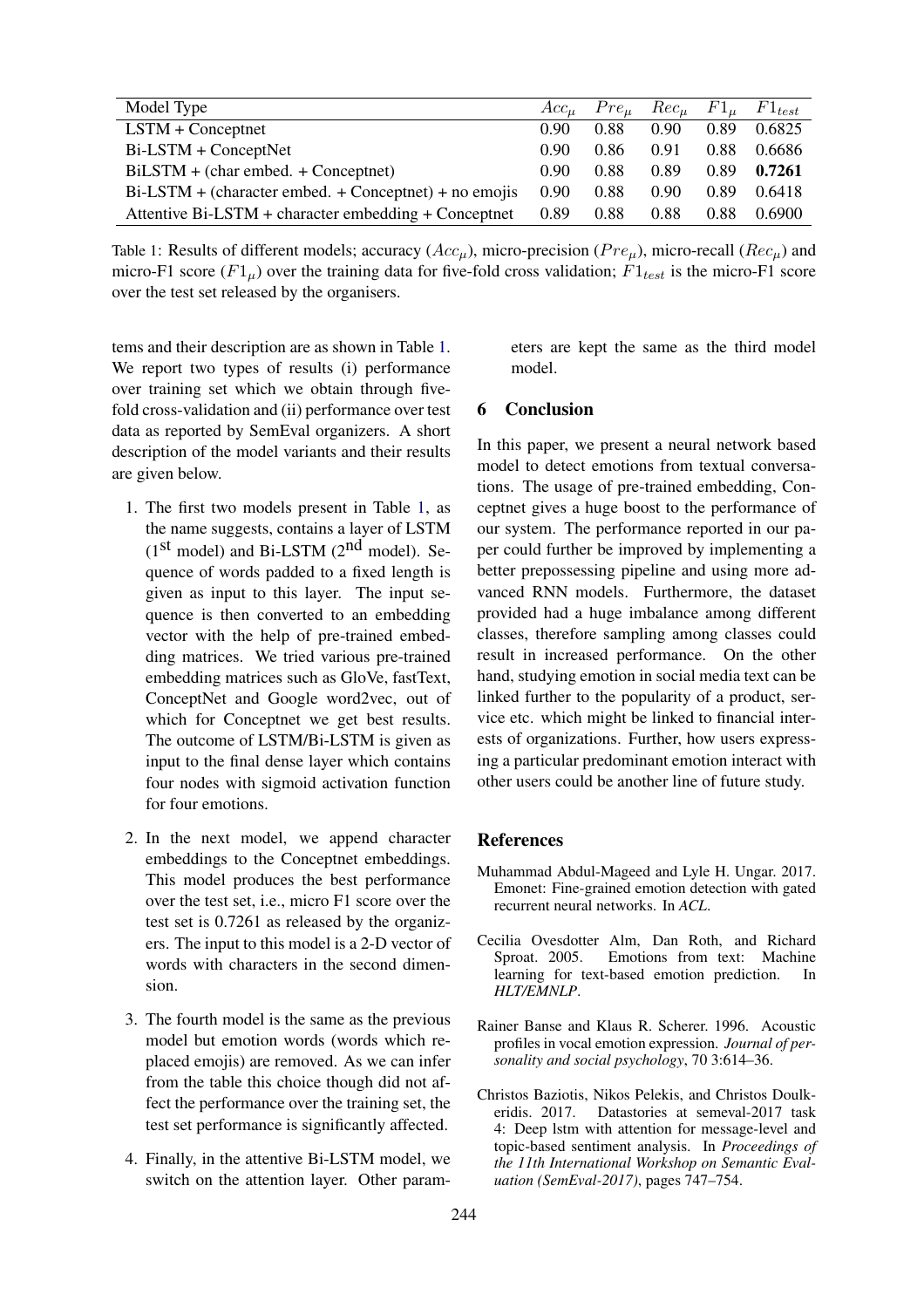- <span id="page-4-6"></span>Haji Binali, Chen W Wu, and Vidyasagar Potdar. 2010. Computational approaches for emotion detection in text. *4th IEEE International Conference on Digital Ecosystems and Technologies*, pages 172–177.
- <span id="page-4-25"></span>Sven Buechel and Udo Hahn. 2018. Representation mapping: A novel approach to generate highquality multi-lingual emotion lexicons. *CoRR*, abs/1807.00775.
- <span id="page-4-11"></span>Carlos Busso, Zhigang Deng, Serdar Yildirim, Murtaza Bulut, Chul Min Lee, Abe Kazemzadeh, Sungbok Lee, Ulrich Neumann, and Shrikanth Narayanan. 2004. Analysis of emotion recognition using facial expressions, speech and multimodal information. In *ICMI*.
- <span id="page-4-8"></span>Lea Canales and Patricio Martínez-Barco. 2014. Emotion detection from text : A survey.
- <span id="page-4-0"></span>Ankush Chatterjee, Kedhar Nath Narahari, Meghana Joshi, and Puneet Agrawal. 2019. Semeval-2019 task 3: Emocontext: Contextual emotion detection in text. In *Proceedings of The 13th International Workshop on Semantic Evaluation (SemEval-2019)*, Minneapolis, Minnesota.
- <span id="page-4-17"></span>Ying Chen, Sophia Yat Mei Lee, Shoushan Li, and Chu-Ren Huang. 2010. Emotion cause detection with linguistic constructions. In *COLING 2010*.
- <span id="page-4-21"></span>Dipankar Das. 2011. Analysis and tracking of emotions in english and bengali texts: a computational approach. In *WWW*.
- <span id="page-4-7"></span>Luca Dini and André Bittar. 2016. Emotion analysis on twitter: The hidden challenge. In *LREC*.
- <span id="page-4-3"></span>Paul Ekman. 1993. Facial expression and emotion. *The American psychologist*, 48 4:384–92.
- <span id="page-4-2"></span>Paul Ekman and Wallace V. Friesen. 1971. Constants across cultures in the face and emotion. *Journal of personality and social psychology*, 17 2:124–9.
- <span id="page-4-4"></span>Paul Ekman, Wallace V. Friesen, Maree O'Sullivan, Aryola Chan, I Diacoyanni-Tarlatzis, K G Heider, Rainer Krause, W A LeCompte, Tom K Pitcairn, and P. E. Ricci-Bitti. 1987. Universals and cultural differences in the judgments of facial expressions of emotion. *Journal of personality and social psychology*, 53 4:712–7.
- <span id="page-4-5"></span>Nickolaos F. Fragopanagos and John G. Taylor. 2005. Emotion recognition in human-computer interaction. *Neural networks : the official journal of the International Neural Network Society*, 18 4:389–405.
- <span id="page-4-15"></span>Narendra K. Gupta, Mazin Gilbert, and Giuseppe Di Fabbrizio. 2010. Emotion detection in email customer care. *Computational Intelligence*, 29:489– 505.
- <span id="page-4-13"></span>Jeffrey T. Hancock, Christopher Landrigan, and Courtney Silver. 2007. Expressing emotion in text-based communication. In *CHI*.
- <span id="page-4-22"></span>Chao-Chun Hsu, Sheng-Yeh Chen, Chuan-Chun Kuo, Ting-Hao K. Huang, and Lun-Wei Ku. 2018. Emotionlines: An emotion corpus of multi-party conversations. *CoRR*, abs/1802.08379.
- <span id="page-4-18"></span>Hyeju Jang, Yohan Jo, Qinlan Shen, Michael Z. Miller, Seungwhan Moon, and Carolyn Penstein Rosé. 2016. Metaphor detection with topic transition, emotion and cognition in context. In *ACL*.
- <span id="page-4-9"></span>Joseph E. LeDoux. 2000. Emotion circuits in the brain. *Annual review of neuroscience*, 23:155–84.
- <span id="page-4-26"></span>Xiangsheng Li, Jianhui Pang, Biyun Mo, and Yanghui Rao. 2016. Hybrid neural networks for social emotion detection over short text. *2016 International Joint Conference on Neural Networks (IJCNN)*, pages 537–544.
- <span id="page-4-20"></span>Jasy Suet Yan Liew. 2014. Expanding the range of automatic emotion detection in microblogging text. In *EACL*.
- <span id="page-4-23"></span>Jasy Suet Yan Liew, Howard R. Turtle, and Elizabeth D. Liddy. 2016. Emotweet-28: A fine-grained emotion corpus for sentiment analysis. In *LREC*.
- <span id="page-4-10"></span>Diane J. Litman and Katherine Forbes-Riley. 2004. Predicting student emotions in computer-human tutoring dialogues. In *ACL*.
- <span id="page-4-27"></span>Edward Loper and Steven Bird. 2002. Nltk: The natural language toolkit in proceedings of the acl workshop on effective tools and methodologies for teaching natural language processing and computational linguistics. *Philadelphia, Association for Computational Linguistics*, pages 62–69.
- <span id="page-4-24"></span>Saif Mohammad and Svetlana Kiritchenko. 2018. Understanding emotions: A dataset of tweets to study interactions between affect categories. In *LREC*.
- <span id="page-4-1"></span>Iain R. Murray and John L. Arnott. 1993. Toward the simulation of emotion in synthetic speech: a review of the literature on human vocal emotion. *The Journal of the Acoustical Society of America*, 93 2:1097– 108.
- <span id="page-4-16"></span>Alena Neviarouskaya, Helmut Prendinger, and Mitsuru Ishizuka. 2007. Narrowing the social gap among people involved in global dialog: Automatic emotion detection in blog posts. In *ICWSM*.
- <span id="page-4-14"></span>Alexander Pak and Patrick Paroubek. 2010. Twitter as a corpus for sentiment analysis and opinion mining. In *LREC*.
- <span id="page-4-12"></span>Jonathon Read. 2005. Using emoticons to reduce dependency in machine learning techniques for sentiment classification. In *ACL*.
- <span id="page-4-19"></span>Kirk Roberts, Michael A. Roach, Joseph Johnson, Josh Guthrie, and Sanda M. Harabagiu. 2012. Empatweet: Annotating and detecting emotions on twitter. In *LREC*.